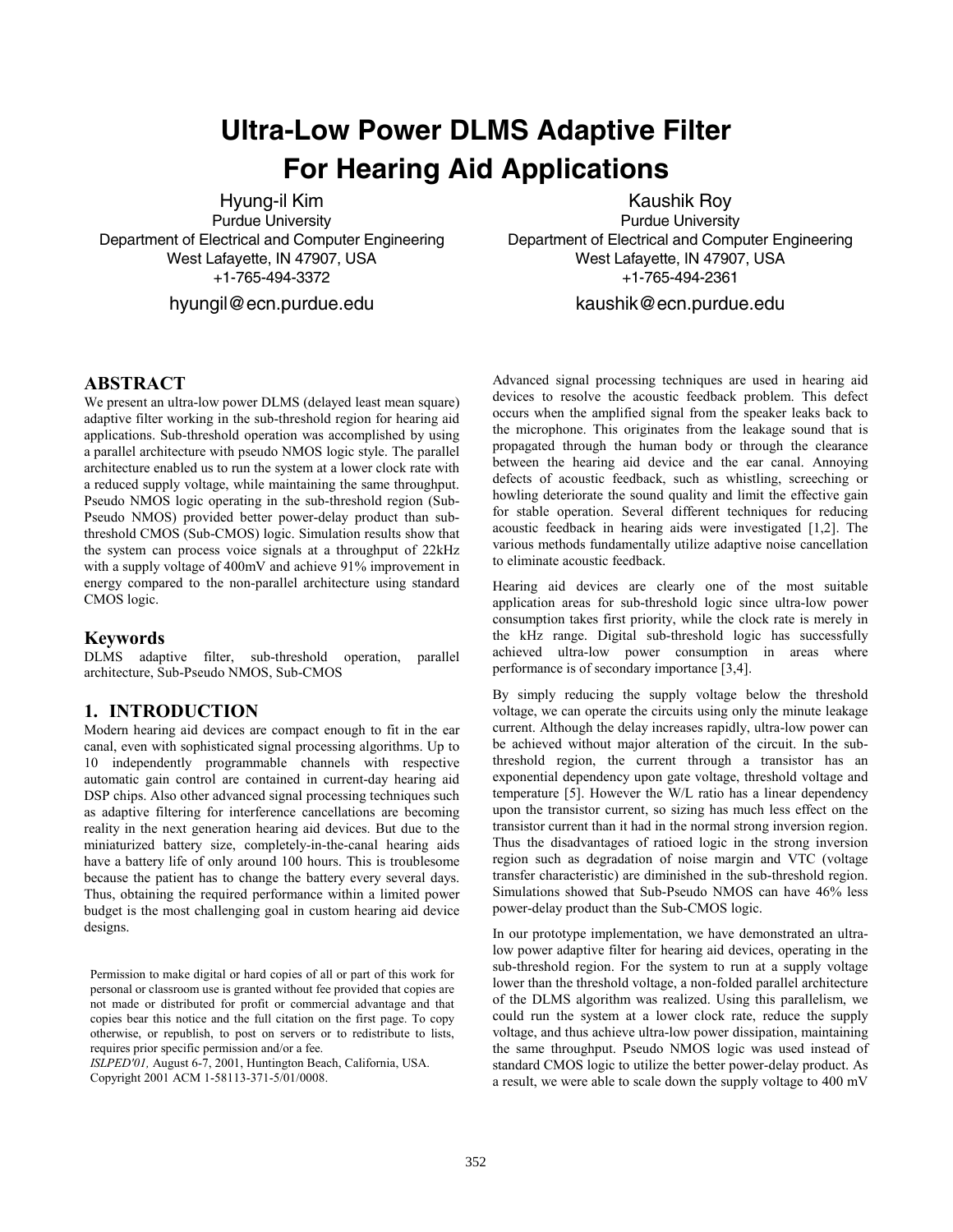and achieve a 91% improvement in power compared to the folded architecture of an LMS adaptive filter using standard CMOS logic.

The remainder of this paper is organized as follows: In section 2, characteristics of the MOS transistors and advantages of Sub-Pseudo NMOS is discussed. Section 3 deals with various architectures of adaptive filter implementation, focussing on the advantages of the DLMS algorithm for non-folded pipelined adaptive filter architectures. Implementation of the DLMS adaptive filter for hearing aid devices using different architecture and different logic families is explored in section 4. Comparisons showing the superiority of a parallel architecture using Sub-Pseudo NMOS logic are presented in section 5. And conclusions are made in section 6.

# **2. SUB-THRESHOLD LOGIC 2.1 Sub-Threshold Characteristics of a MOS Transistor**

Characteristics of a MOS transistor operating in the sub-threshold region are significantly different from that in the normal strong inversion region. The current through the MOS transistor, which is a quadratic (or linear for short channel transistors) function of the gate voltage in the strong inversion region, becomes an exponential function in the sub-threshold region. (The transistor current characteristic is shown in Fig 1.) As described in the following equation, it is also an exponential function of threshold voltage  $(V<sub>th</sub>)$  and temperature  $(T)$ .



**Figure 1. Relationship between transistor current and gate voltage. figure.** 



eq. (1)

Variations of threshold voltage and temperature have an exponential effect on the sub-threshold current and without any regulating scheme, the transistor will experience severe current variations due to these dominating parameters. In the subthreshold region, circuits are operated using the minute leakage current, thus resulting in ultra-low power consumption. However, since the driving current decreases exponentially, the delay of the circuit will increase sharply. Hence, sub-threshold operation of logics can only be applied to limited areas where performance is of secondary importance

#### **2.2 Sub-Pseudo NMOS Logic**

Pseudo NMOS logic operating in the strong inversion region has the advantage of reduced load capacitance, less interconnection and smaller area over standard CMOS. For the improved performance, we have to pay the cost of higher leakage current,



**Figure 2. VTC of a pseudo NMOS inverter in the (a) strong inversion region and (b) sub-threshold region for different W/L ratios.**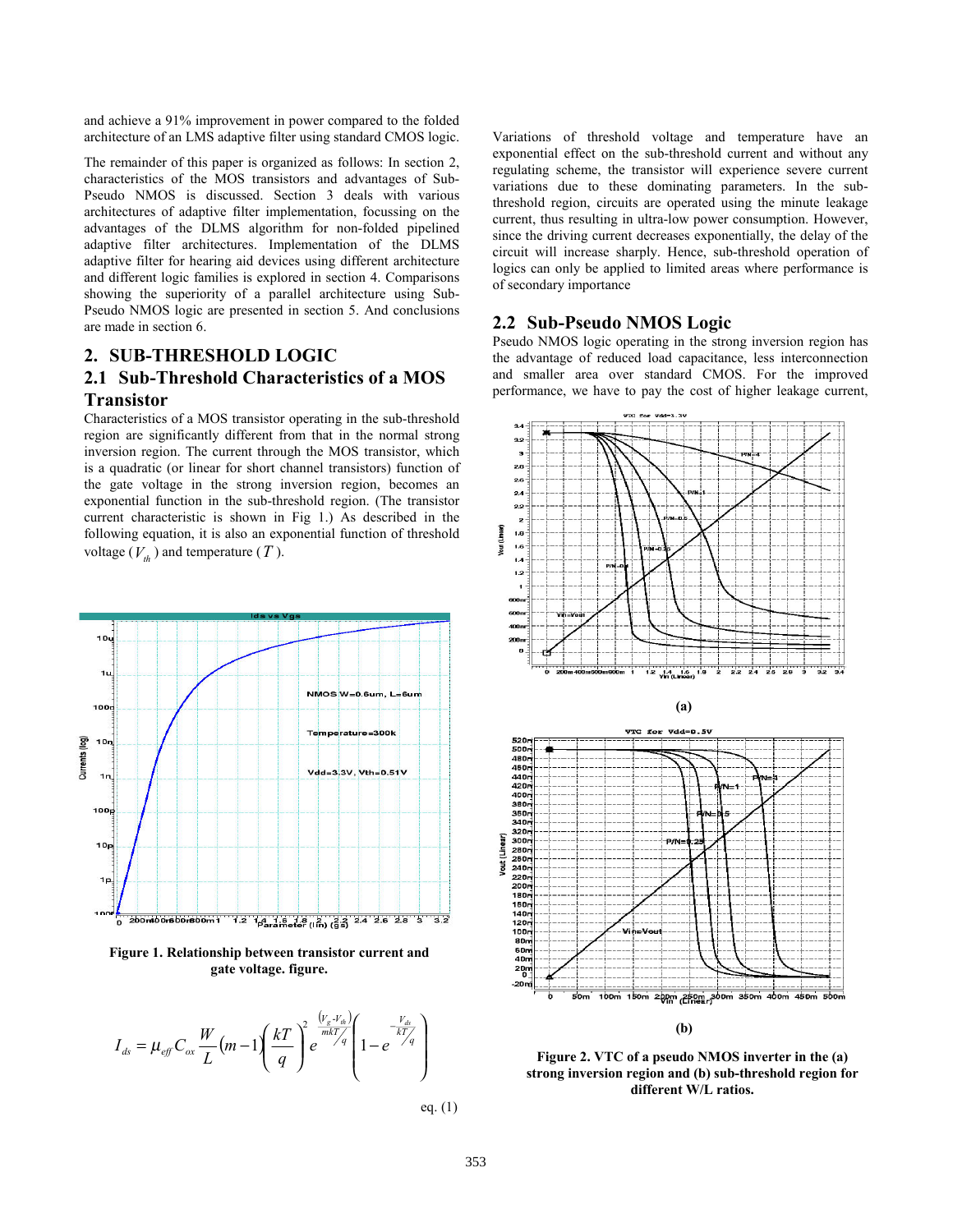less noise margin and degradation of the VTC (voltage-transfercharacteristic) compared to the standard CMOS. This is described in Fig  $2-(a)$ .

Attractively, Sub-Pseudo NMOS logic inherit all the advantages mentioned above without going through degradation in noise margin or VTC. From equation (1), the current is a linear function of the W/L ratio while current exponentially changes with gate voltage, threshold voltage and temperature. The effect of the W/L ratio on the transistor current is much less than that in the strong inversion, so the VTC of the Sub-Pseudo NMOS does not suffer much due to variations of the transistor sizes. As we can compare from figures 2-(a) and 2-(b), the VTC of the Sub-Pseudo NMOS inverter becomes similar to that of an ideal standard CMOS inverter. The exponential relationship between the current and gate voltage lowers the Vol (output low voltage) providing robustness. For Sub-Pseudo NMOS logic designs, more aggressive sizing is possible for better performance since more noise margin is guaranteed by the exponential nature of the device. Whereas in the strong inversion, careful transistor sizing is required.

Sub-Pseudo NMOS is also more efficient than Sub-CMOS in terms of power-delay product. Simulation results of Sub-Pseudo NMOS logic gates and Sub-CMOS logic gates are compared in table 1. We observe that for nand, nor, xor gates and inverters, the power-delay product is always better in pseudo NMOS logic by at least a factor of 1.9.

# **3. DELAYED LMS ALGORITHM FOR PIPELINED ARCHITECTURE**

Adaptive filters have been successfully applied in a wide variety of areas including channel equalization and noise cancellation. LMS algorithm is generally the most popularly used adaptation technique because of its simplicity and ease of computation [6,7]. Architectures of LMS adaptive filters can be implemented in several different ways depending on whether the primary design constraint is area, power or performance.

First, we consider a folded architecture as shown in Fig. 3, similar to a DSP processor core, where computation is performed by a single functional unit. Since computation must be done by a single functional unit, additional memory is required to store the data and weight coefficients. Also a control logic provides the appropriate control signals for each state. This folded architecture has the advantage of small area but it requires multiple clock cycles and has a total delay of  $(2N + 1)t_m + 2Nt_a$  to process 1

data sample, where  $t_{m}$ ,  $t_{a}$ , N are the delay of the multiplier, delay of the adder and the filter length, respectively [8]. As the tap length of the LMS filter increases, this architecture suffers from a large delay.



**Figure 3. A folded architecture of an LMS adaptive filter.** 

A different architecture for parallel processing is to have a filter with multiple functional units cascaded to each another as shown in Fig. 6. Computations can be completed in a single clock cycle, but still a delay proportional to the filter length is present. This is due to the computation of the feedback error, which must be completed before the weights can be updated [8]. Within the confines of the conventional LMS algorithm, pipelining is unrealizable even with this non-folded architecture, thus the throughput of the LMS filter is limited.

Recent studies show that by inserting a fixed delay in the conventional LMS algorithm, a pipelining architecture can be realized with a desirable adaptation characteristic [9]. Following equations describe the filtering and weight updating procedures of the resulting DLMS algorithm which is nothing other than the conventional LMS algorithm using the delayed version of the feedback error and input data for weight update.

$$
W(n+1) = W(n) + \mu e(n-N)U(n-N)
$$
  

$$
e(n-N) = d(n-N) - W^{T}(n-N)U(n-N)
$$

where  $\mu$ ,  $N$ ,  $e(n)$ ,  $d(n)$  are the gain constant, filter length, error and desired signal, respectively. The filter coefficients  $(W(n))$  and input data  $(U(n))$  are expressed in vector notations, respectively as

Table 1. Power and delay comparisons of Sub-CMOS logic and Sub-Pseudo NMOS logic (Vdd=500mV).

|             | <b>CMOS</b> |            |              | <b>Pseudo NMOS</b> |            |              |
|-------------|-------------|------------|--------------|--------------------|------------|--------------|
|             | Power(W)    | Delay(sec) | $PDP(W*sec)$ | Power(W)           | Delay(sec) | $PDP(W*sec)$ |
| <b>INV</b>  | $2.90e-08$  | 6.84e-08   | 1.98e-15     | $3.10e-08$         | $4.52e-08$ | $1.40e-15$   |
| <b>NAND</b> | $3.33e-08$  | $1.24e-07$ | $4.13e-15$   | 2.57e-08           | 7.67e-08   | $1.97e-15$   |
| <b>NOR</b>  | $3.60e-08$  | 1.33e-07   | 4.78e-15     | 4.58e-08           | $4.39e-08$ | $2.01e-15$   |
| <b>XOR</b>  | 8.36e-08    | $4.30e-07$ | $3.60e-14$   | $7.63e-08$         | 2.48e-07   | 1.89e-14     |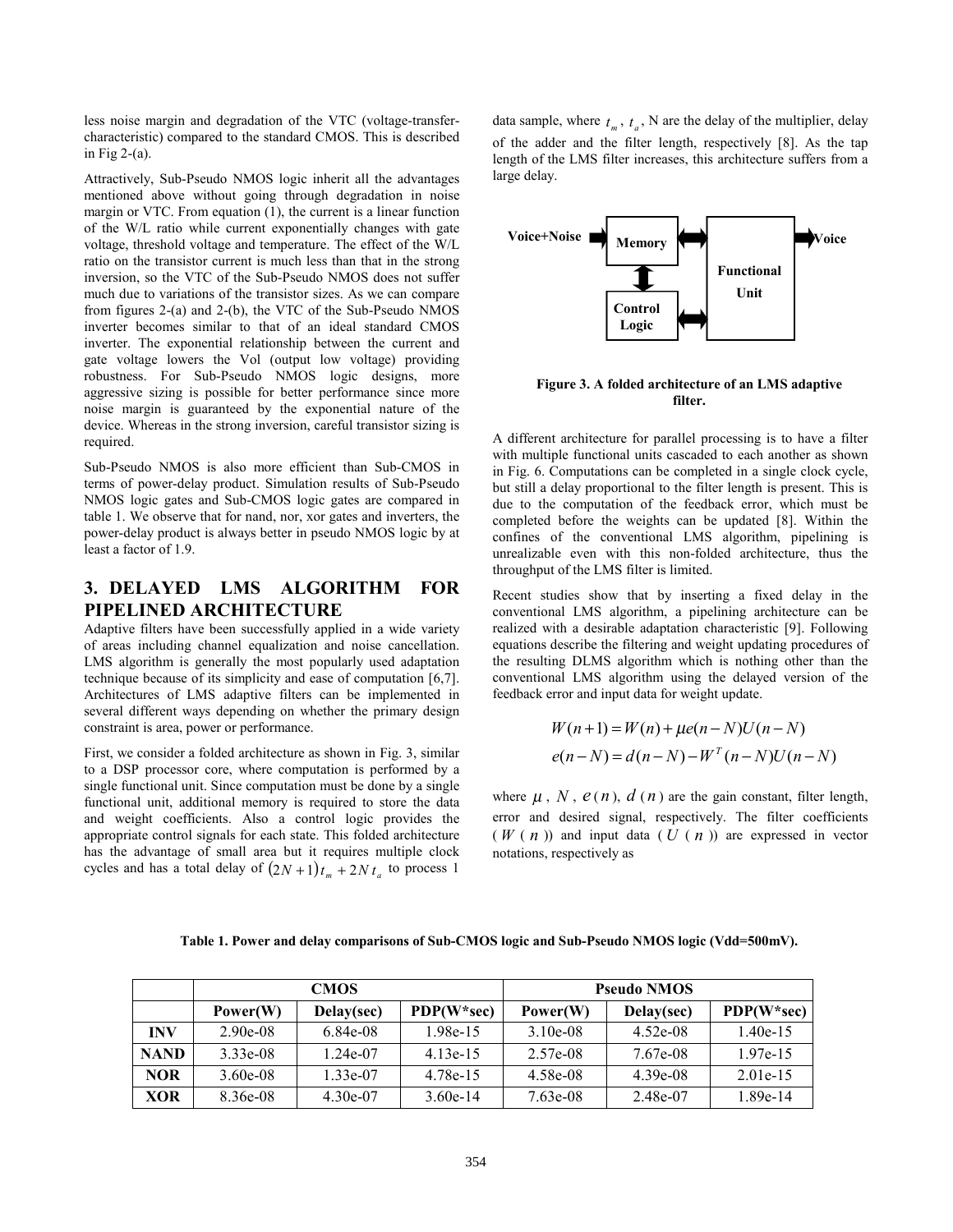$$
W(n) = [\omega_0(n) \omega_1(n) \dots \omega_{N-1}(n)]^T
$$
  
 
$$
U(n) = [u(n) u(n-1) \dots u(n-N+1)]^T
$$

.

In this particular equation, the inserted delay is equal to the length of the filter N. By distributing this delay throughout the systolic architecture using retiming techniques, the critical delay can be reduced to  $2 t_{m} + t_{a}$  which is independent of the filter length [8]. Although the DLMS algorithm has some drawbacks such as longer convergence time, larger minimum mean square error and larger output latency compared to the conventional LMS filter, the DLMS filter architecture provides a significant improvement in performance by utilizing pipelining. For better performance, we can use the parallelism of the non-folded architecture to achieve less power dissipation. By using a non-folded architecture instead of a folded architecture, we can have the same throughput with a reduced clock frequency, and at the same time, a reduced supply voltage. Of course the area will increase because the parallel architecture requires multiple functional units, but we can achieve a significant improvement in power consumption through this trade off. By utilizing this parallel architecture in our hearing aid application, we can scale the supply voltage down to the subthreshold region and achieve ultra-low power consumption while maintaining the same throughput.

# **4. SYSTEM IMPLEMENTATION**

The prototype adaptive filter for hearing aid applications in Fig. 4 has a few features, which differ from the traditional adaptive filters. First, a gain normally up 20 dB is inserted in the loop to amplify the acoustic signal, secondly instead of having a separate reference signal input, the delayed error output of the filter is fed back as the reference signal, and third, a delay  $\Delta$ <sub>x</sub>, is inserted to compensate for the acoustic feedback delay. For our prototype design, the filter length was 12 and  $\Delta$  for the delay compensation was 22 samples. Also the word length of each signal was 8 bits and the gain was set as unity. .

The implementation of the adaptive filter was completed using two different architectures: the folded architecture and the nonfolded architecture. For the folded architecture shown in Fig. 3, each block was described using VHDL. For our design, where the filter length was 12, it turned out that 34 clock cycles were required for a single data sample to be processed. Logic synthesis was done using the CMU standard cell library and the HP 0.35µm bulk CMOS technology was used when extracting the layout.

The non-folded DLMS architecture was realized by cascading the functional unit modules as in Fig. 6. Similar to the implementation of the folded architecture, the functional unit used in the nonfolded design was described in VHDL. From the signal flow graph of the module shown in Fig. 5, the maximum throughput of  $1/(2 t_m + t_a)$  could be achieved.

To verify the merits of Sub-Pseudo NMOS, both pseudo NMOS and standard CMOS logic styles were implemented separately. For the pseudo NMOS implementation, we made a new pseudo NMOS cell library by substituting a grounded PMOS device for the whole pull-up network in the layouts of the CMU standard library cells. Transistor sizing of the pseudo NMOS was done in

an aggressive fashion geared towards better performance. For example, the W/L ratio of the pseudo NMOS inverter was designed as 1.0, which from Fig. 2 is inappropriate in the normal strong inversion region. This strategy is possible for Sub-Pseudo NMOS, since they are less sensitive to sizing than pseudo NMOS in the strong inversion region.



**Figure 4. Block diagram of the prototype adaptive filter for hearing aid applications.** 



**Figure 5. Signal flow graph of the functional unit module for the non-folded pipeline DLMS filter.** 



**Figure 6. A non-folded architecture of a DLMS adaptive filter. This was implemented by cascading the functional unit module shown in Fig. 5.**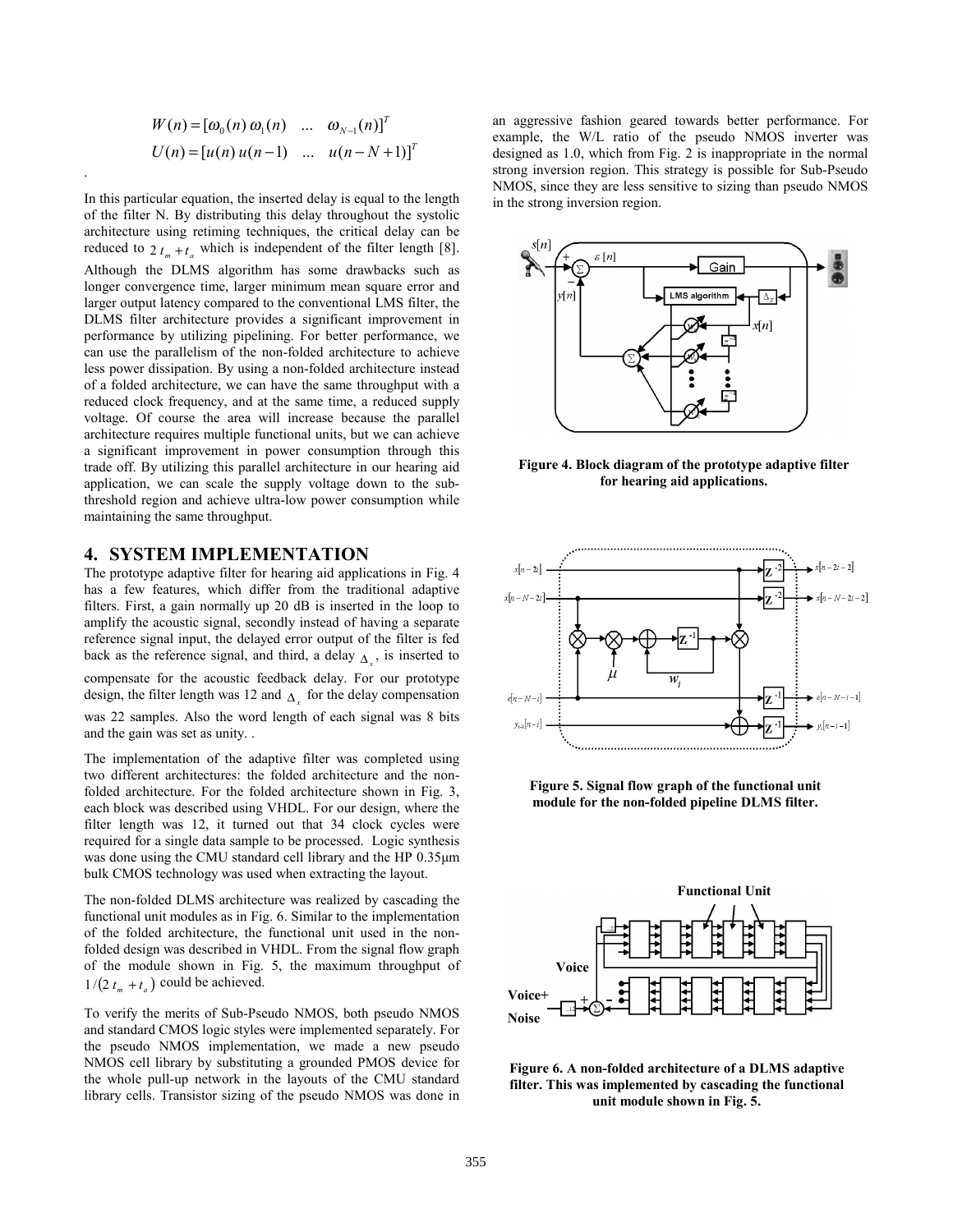### **5. SIMULATION RESULTS**

The simulated filter outputs of the folded LMS architecture and non-folded DLMS architecture are shown in Fig. 7. The input data was a 1.0 kHz sinusoidal signal and the sampling frequency was 22 kHz. The LMS filter shows a faster convergence time and smaller convergence error compared to the DLMS filter. This can also be noticed in Fig. 8, where the minimum mean square error of the DLMS filter converges to a higher value, with a longer convergence time than the LMS filter.



**Figure 7. Convergence characteristics of the folded and non-folded adaptive filter architectures.** 



Table 2 shows the system attributes of the 3 different

**Figure 8. Mean square error of the folded and nonfolded adaptive filter architectures.** 

implementations at a same throughput of 22 kHz. Since it takes 1 clock cycle to process 1 input data, the clock frequency of the non-folded architectures is same as the throughput. Whereas the folded architecture requires a clock frequency of 748 kHz since 34 clock cycles are needed for one operation. Since the folded architecture had to run at a higher clock rate than the non-folded architecture, it's supply voltage had to be higher than the nonfolded architecture, and hence the energy consumption per operation was almost 8 times larger. To calculate this energy efficiency, we derived energy consumption per operation, by multiplying the power, the critical path delay and the clock cycles per operation. Using a non-folded architecture with Sub-CMOS logic style, we were able to reduce the supply voltage down to 450 mV and achieve an energy efficiency of 2.47 nJ/operation. With the Sub-Pseudo NMOS logic, we could further lower the supply voltage down to 400 mV and achieve a 28% improvement in energy consumption per operation compared to Sub-CMOS logic. The number of transistors increases approximately 3.6 times if we use a non-folded instead of a folded architecture but we could get significant improvement in energy efficiency.

Power-delay product of pseudo NMOS logic and standard CMOS logic are shown in Fig. 9 for different supply voltage. In this prototype design, the power-delay product of the Sub-Pseudo NMOS logic was 46 % less than the Sub-CMOS logic for a supply voltage of 400 mV. Consequently from the power and delay relationships, less energy is required for the same delay by using Sub-Pseudo NMOS instead of Sub-CMOS.

Since the sub-threshold transistor current depends exponentially on the threshold voltage and temperature, in order to guarantee a robust operation, a negative feedback principle can be applied to suppress the variations due to process and temperature changes. In our previous research, an 8-by-8 carry save array multiplier was fabricated which had some interesting features such as a leakage current monitor and a substrate bias circuit [10]. These circuit blocks were used to compensate for the variations in the circuit and provide robust operation. The test chip showed out to have stable operation down to a supply voltage of only 300mV when the threshold voltage was 450mV. We should further consider these sophisticated circuit techniques in our DLMS filter implementation for the sake of robust operation.

#### **6. CONCLUSIONS**

As modern hearing aid devices are miniaturized, acoustic signals must be processed with a much smaller power budget due to the reduced battery size. At the same time, sophisticated signal processing algorithms such as sub-band filtering or adaptive noise

|                                          | <b>Clock</b><br>frequency | Vdd              | Energy per<br>Operation | # of<br><b>Transistors</b> |
|------------------------------------------|---------------------------|------------------|-------------------------|----------------------------|
| <b>Folded Standard CMOS (LMS)</b>        | 748 kHz                   | $650 \text{ mV}$ | $19.1 \text{ nJ}$       | 31121                      |
| <b>Non-folded Sub-CMOS(DLMS)</b>         | $22$ kHz                  | $450 \text{ mV}$ | $2.47 \text{ nJ}$       | 110916                     |
| <b>Non-folded Sub-Pseudo NMOS (DLMS)</b> | $22$ kHz                  | $400 \text{ mV}$ | $177 \text{ nJ}$        | 85764                      |

**Table 2. Simulation results for the 3 different adaptive filter implementation.**